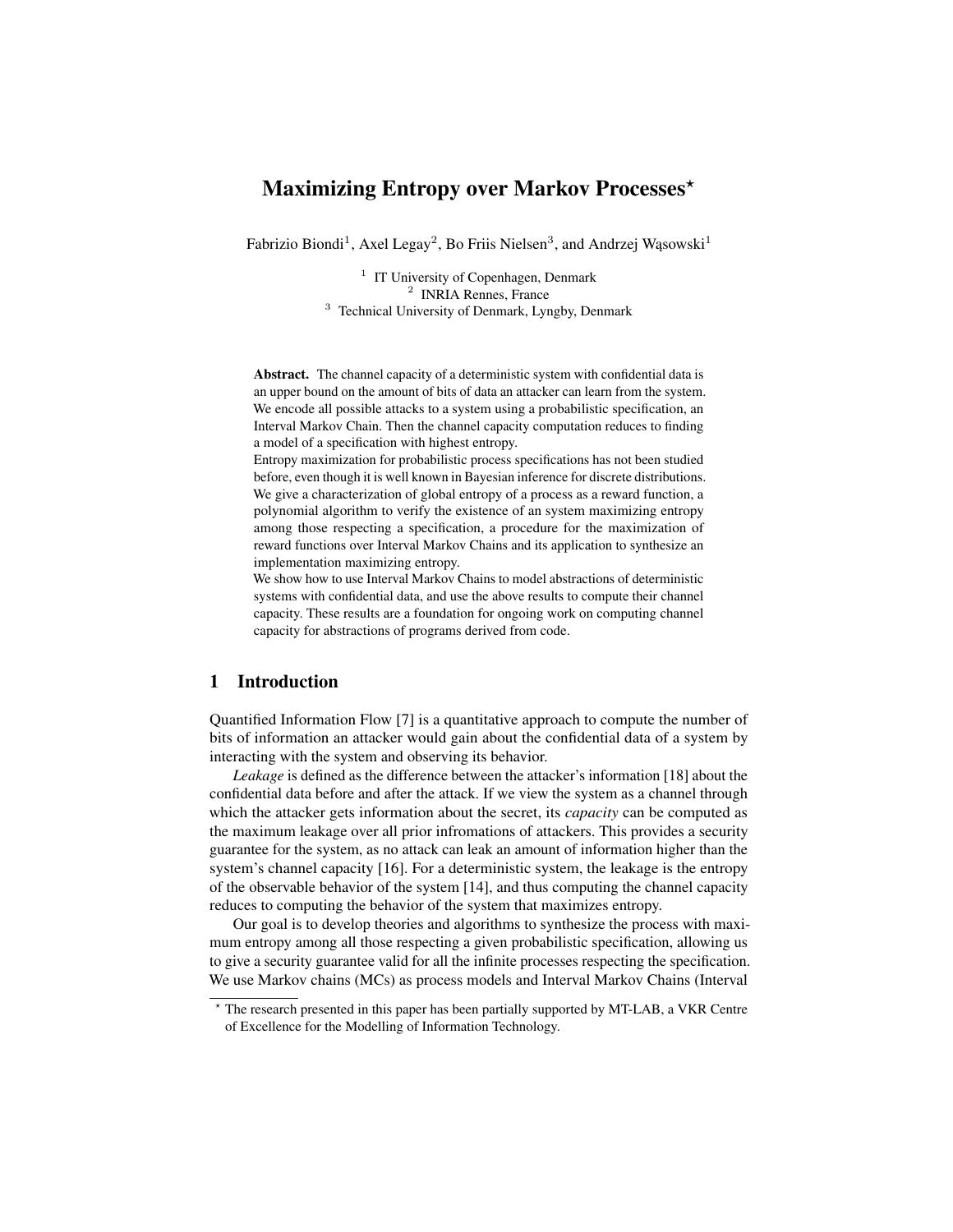MCs) [12] as specification models. We use the continuity of the real-valued intervals to encode the infinite number of possible attackers and implementations we want to consider.

In the theoretical sense, in this paper we extend the well know Maximum Entropy Principle of Jaynes [11], from constraints on probability distributions to interval constraints on discrete probabilistic processes. We consider Interval MCs as constraints over probabilistic processes and resolve them for maximum entropy. As a result we validate the intuition that channel capacity computation as known in security research corresponds to obtaining least biased solutions in Bayesian inference for processes.

Given a deterministic protocol specified as an Interval MC, we show how to:

- 1. *Compute the entropy of a given implementation.* We provide a polynomial-time procedure to compute entropy for a Markov chain, by reduction to computation of the Expected Total Reward [17, Chpt. 5] of a local non-negative reward function associated with states over the infinite horizon.
- 2. *Check if a protocol allows for insecure implementations.* We provide a polynomialtime procedure for deciding finiteness and boundedness of the entropy of all implementations of an Interval MC. In general a Maximum Entropy implementation might not exist. Implementations might be non-terminating and accumulate infinite entropy, or they may have arbitrarily high, i.e. unbounded, finite entropy, so standard optimization techniques would diverge. In such case it is not possible to give a security guarantee for the implementations. We provide a polynomial-time algorithm to distinguish the two cases. If a protocol allows implementations with infinite or unbounded entropy then no matter the size  $n$  of the secret, it will have an implementation leaking all  $n$  bits of it. We detect this so that the designer can strengthen the protocol design appropriately.
- 3. *Compute channel capacity of a protocol.* This is a multidimensional nonlinear maximization problem on convex sets [19]. We use a numerical procedure for synthesizing with arbitrary approximation an implementation maximizing a reward function over Interval MCs. An Interval MC can be considered as an infinite set of processes, and since entropy is a nonlinear function of all possible behaviors of a system, finding the one with highest entropy is not trivial. We apply this procedure to synthesize a Maximum Entropy process implementing an Interval MC; the entropy of such process is the channel capacity of all processes implementing the Interval MC.

*Motivating Examples.* Consider two examples of models of deterministic authentication processes. Figure 1a presents a specification of a two-step authentication protocol. A user is requested to input a username, and is rejected if the username is unknown. If it is correct the user is asked to input a password, and is accepted if the password corresponds to the username and rejected otherwise. The actual transition probabilities will depend on how many usernames exist in the system, on the respective passwords, on their length and on the attacker's knowledge about all of these. Staying at the specification level allows us to consider the worst case of all these possible combinations, and thus gives an upper bound on the leakage. The Maximum Entropy implementation for the Two-step Authentication is given in Fig. 2. Its entropy is the channel capacity of the system over all possible prior informations and behaviors of the attacker and design choices.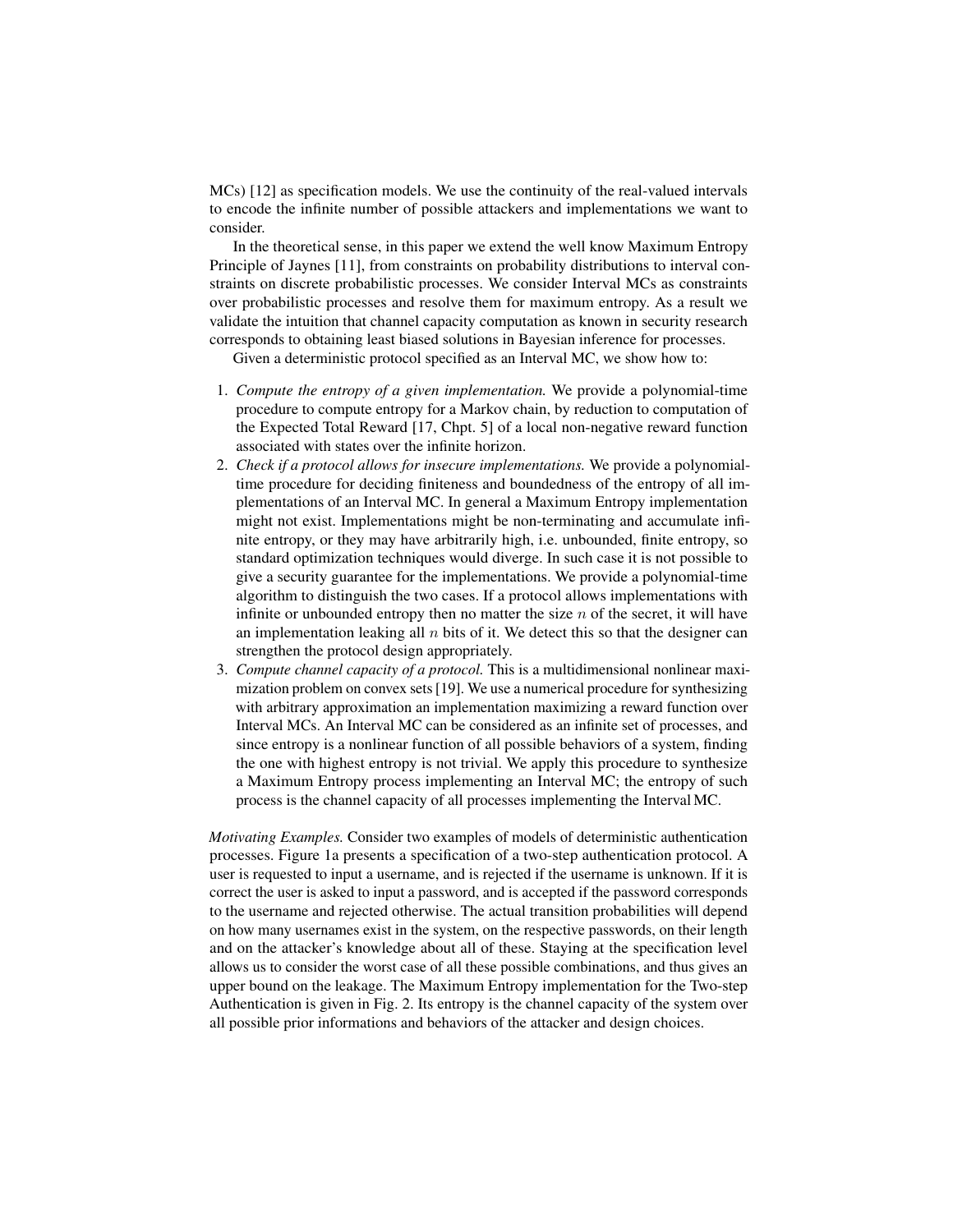

Fig. 1. a) Two-step Authentication b) Repeated Authentication

Consider another example. Figure 1b presents an Interval MC specification of the Repeated Authentication protocol. A user inserts a password to authenticate, and is allowed access if the password is correct. If not, the system verifies if the password entered is in a known black list of common passwords, in which case it rejects the user, considering it a malicious attacker. If the password is wrong but not black listed the user is allowed to try



Fig. 2. Maximum Entropy implementation for the Two-step Authentication

again. The black list cannot cover more than 90% of the possible selection of passwords.

Note that the transition probabilities from state 2 depend on a design choice left to the implementer of the system and on the attacker's knowledge about it, while the transition probabilities from state 1 depend on the length of the password and the attacker's knowledge about it. By abstracting these different sources of nondeterminism at the same time we maximize entropy over all possible combinations of design choices and attackers, effectively finding the channel capacity of the specification.

Implementations with higher entropy reveal more information about the system's secret. This is consistent with our intuition. For instance, in the example in Fig 1b decreasing the black list, which decreases probability of reject, increases the possible information leakage. If the black list is empty the user can continue guessing the password indefinitely: the probability of eventually reaching state 3 is 1. In this implementation sooner or later the attacker will discover the password, and thus the system's secret will be completely revealed. So, a larger black list increases the chance that the system will enter the absorbing state 4 and leak less information, and symmetrically a smaller black list increases the leakage.

In fact, it is not possible to give a Maximum Entropy implementation for such protocol. Whatever is the length  $n$  of the secret, it is possible to give an implementation that leaks all  $n$  bits of information. We show how these undesirable cases can be recognized in polynomial time and how the specification can be modified to avoid them.

Figure 3bc shows two implementations of the Repeated Authentication presented in Fig. 3a. None of them maximizes entropy. In fact, it is not possible to give a Maximum Entropy implementation for such protocol. We will discuss the significance of this in Sect. 6. The Maximum Entropy implementation for the Two-step Authentication is given in Fig. 2. We explain how it has been synthesized in Sect. 5.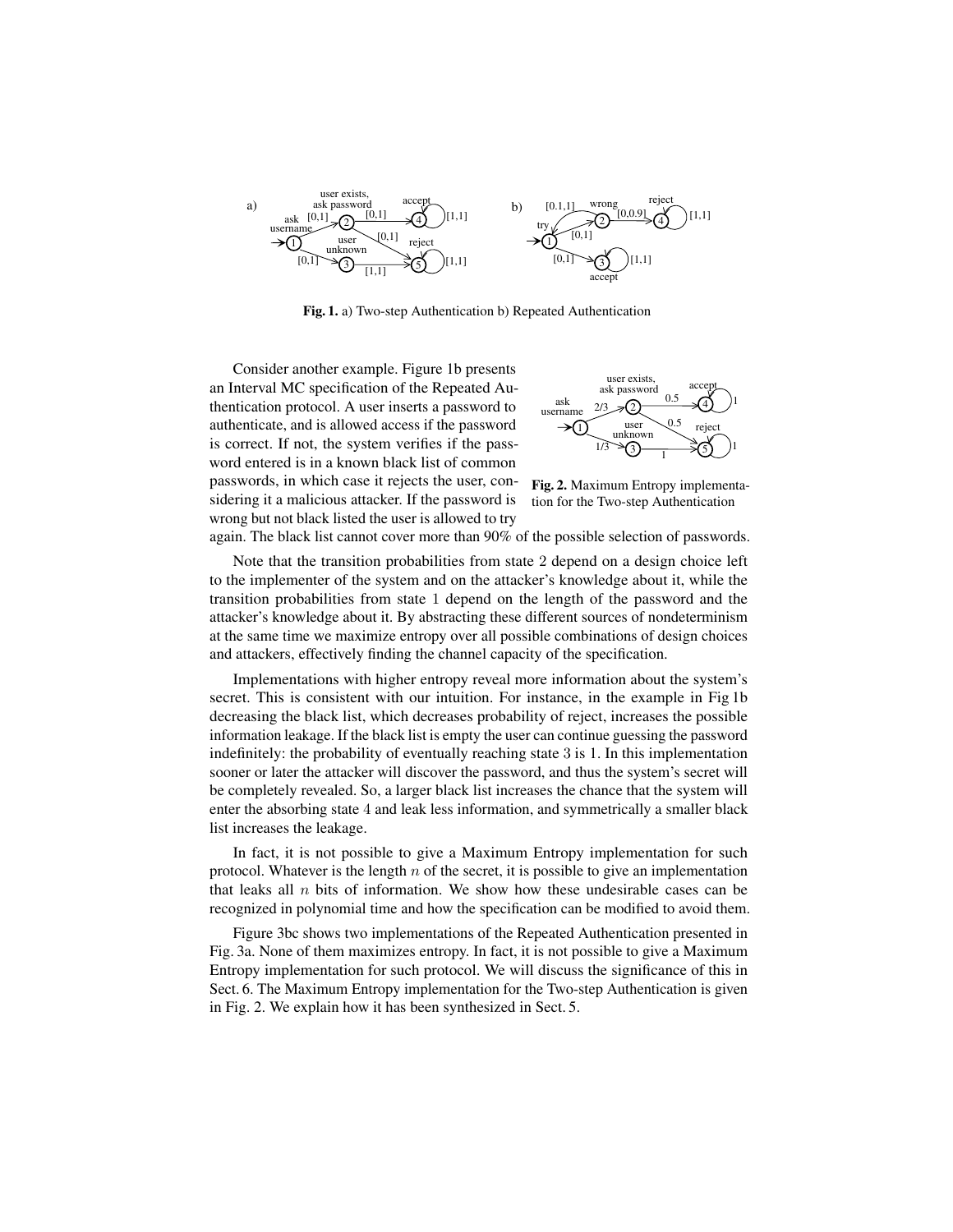*Related Work.* Channel capacity as a security guarantee [16] has been studied for many different models of computation. Chatzikokolakis, Palamidessi and Panangaden use it to give a formula for anonymity analysis of protocols described by weakly symmetric matrices [4], based on the probabilistic anonymity approach by Bhargava and Palamidessi [1]. Chen and Malacaria generalize this result to asymmetric protocols [6] and also study the channel capacity of deterministic systems under different observation models [15]. Our method, unlike theirs, handles infinite classes of models instead of single models, and uses different states of a Markov chain to represent the different logical states of the system instead of considering the system as a function from inputs to outputs.

#### 2 Background on Probabilistic Processes

**Definition 1.** A triple  $C = (S, s_0, P)$  is a Markov Chain (MC), if S is a finite set of *states containing the initial state*  $s_0$  *and* P *is an*  $|S| \times |S|$  *probability transition matrix,*  $so \forall s, t \in S$ .  $P_{s,t} \ge 0$  and  $\forall s \in S$ .  $\sum_{t \in S} P_{s,t} = 1$ .

We slightly abuse the notation, interpreting states as natural numbers and indexing matrices with state names. This is reflected in figures by labeling of states both with textual descriptions and numbers.

A state is *deterministic* if it has exactly one outgoing transition with probability 1, *stochastic* otherwise. It is known [8] that the probability of transitioning from any state s to a state t in k steps can be found as the entry of index  $(s, t)$  in  $P^k$ . We call  $\pi^{(k)}$  the probability distribution vector over S at time k and  $\pi_s^{(k)}$  the probability of visiting the state s at time k; note that  $\pi^{(k)} = \pi_0 P^k$ , where  $\pi_s^{(0)}$  is 1 if  $s = s_0$  and 0 otherwise. A state t is *reachable* from a state s if  $\exists k.P_{s,t}^k > 0$ . We assume that all states are reachable from  $s_0$  in the MCs considered. A subset  $R \subseteq S$  is *strongly connected* if for each pair of states  $s, t \in R$ , t is reachable from s. Let  $\xi_s$  denote the *residence time* in a state s:  $\xi_s = \sum_{n=0}^{\infty} P_{s_0,s}^n$ .

For the purpose of defining entropy, it is useful to consider the alternative, less automata-theoretical but more probabilistic, view of an MC. An MC can be seen as an infinite sequence of discrete random variables  $(X_n, n \in \mathbb{N})$ , where  $\mathbf{P}(X_k = s) = \pi_s^{(k)}$ represents the probability that the chain will be visiting state  $s \in S$  at time k. The processes must respect the *Markov property*:  $P(X_n = s_n | X_{n-1} = s_{n-1}, \ldots, X_0 =$  $s_0$ )= $P(X_n = s_n | X_{n-1} = s_{n-1}), \forall s_0, s_1, ..., s_n \in S, n \in \mathbb{N}.$ 

A state s is *recurrent* iff  $\xi_s = \infty$ , *transient* otherwise. Residence time of each state of an MC can be calculated in polynomial time [17].

Usage of Markov chains to model generic secret-dependent processes has been previously introduced by the authors [2], including ways to automatically generate them from imperative program code. Each state of the MC represents a reachable combination of values of the public variables of the system and levels of knowledge about the private variables. We refer to [2] for the full discussion.

Definition 2. [3] *A closed-interval* Interval Markov Chain *(Interval MC) is a tuple*  $\mathcal{I} = (S, s_0, P, P)$  *where* S *is a finite set of states containing the initial state*  $s_0$ , P *is an*  $|S| \times |S|$  bottom transition probability matrix, P is a  $|S| \times |S|$  top transition probability  $\hat{P}_{s,t}$  and that for each pair of states  $s,t \in S$  we have  $\check{P}_{s,t} \leq \hat{P}_{s,t}$ .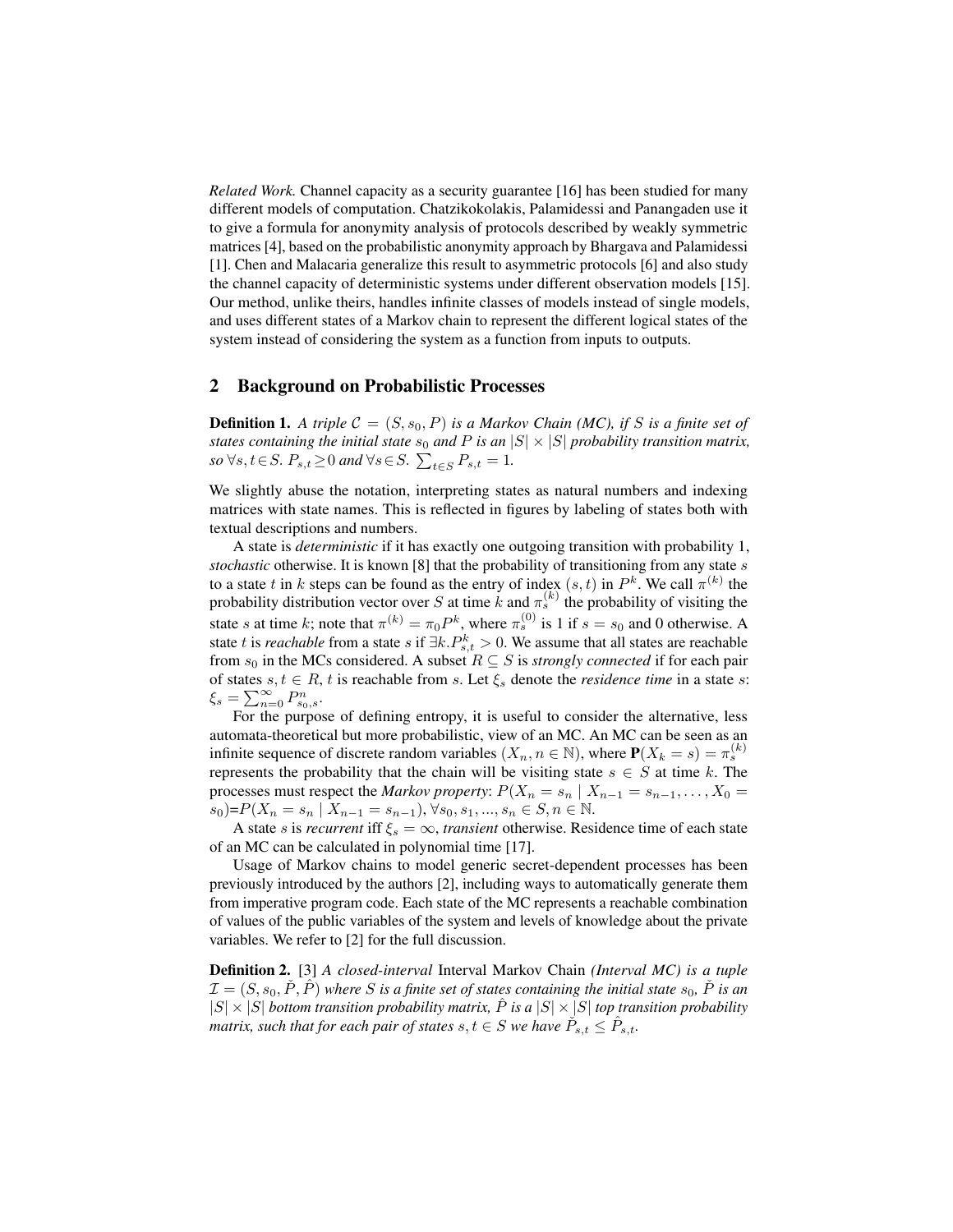

Fig. 3. a) Correct implementation of the Repeated Authentication. b) Incorrect implementation of the Repeated Authentication.

The following defines when an MC implements an Interval MC in the Uncertain Markov Chain (UMC) semantics [3]:

**Definition 3.** A Markov chain  $C = (S, s_0, P)$  implements an Interval Markov Chain  $\mathcal{I} = (S, s_0, \check{P}, \hat{P})$ , written  $\mathcal{C} \vDash \mathcal{I}$ , if  $\forall s,t \in S$ .  $\check{P}_{s,t} \leq P_{s,t} \leq \hat{P}_{s,t}$ .

An example of an Interval MC is the Repeated Authentication of Fig. 1b. The MC in Fig. 3a uses a black list with 80% of the passwords and is thus an implementation of the Interval MC, while the Markov chain in Figure 3b uses a black list with 99% and it is not an implementation of the Interval MC.

We assume that our Interval MCs are *coherent*, meaning that every value for each transition interval is attained by some implementation. Coherence can be established by checking that both following conditions hold [13]:

1) 
$$
\forall s, t \in S. \check{P}_{s,t} \geq (1 - \sum_{u \neq t} \hat{P}_{s,u})
$$
  
2)  $\forall s, t \in S. \hat{P}_{s,t} \leq (1 - \sum_{u \neq t} \check{P}_{s,u})$ 

Assuming coherence is not a limitation. If an Interval MC  $\mathcal{I} = (S, s_0, \check{P}, \hat{P})$  is not coherent it can be made coherent in polynomial time [13]; we produce the coherent Interval MC  $\mathcal{I}' = (S, s_0, \check{P}', \hat{P}')$  by changing the top and bottom transition probability matrices to the following:

1) Pˇ<sup>0</sup> s,t = max(P<sup>ˇ</sup> s,t, 1 − P <sup>u</sup>6=<sup>t</sup> <sup>P</sup><sup>ˆ</sup> s,u) 2) Pˆ<sup>0</sup> s,t = min(P<sup>ˆ</sup> s,t, 1 − P <sup>u</sup>6=<sup>t</sup> <sup>P</sup><sup>ˇ</sup> s,u)

The resulting coherent Interval MC  $\mathcal{I}'$  is unique and has the same implementations as the original incoherent Interval MC  $\mathcal{I}$  [13], so in particular it has an implementation iff  $I$  has at least one implementation.

A state s of an Interval MC is *deterministic* if  $\exists t$ .  $\check{P}_{s,t} = 1$ , *stochastic* otherwise. We say that a state t is *reachable* from a state s if  $\exists s_1, s_2, ..., s_n \in S.s_1 = s \land s_n = s$  $t \wedge \overset{\sim}{P}_{s_i,s_{i+1}} > 0$  for  $1 \leq i < n$ . We say that a subset  $R \subseteq S$  is *strongly connected* if  $\forall s, t \in R$ , t is reachable from s.

Note that if there is an implementation in which a subset of states  $R \subseteq S$  is strongly connected, then R must be strongly connected in the Interval MC.

We often refer to deterministic, stochastic and nondeterministic behavior. We use the adjective *deterministic* for a completely predictable behavior, *stochastic* for a behavior that follows a probability distribution over some possible choices, and *nondeterministic* for a choice where no probability distribution is given.

# 3 Entropy of Processes and Specifications

The entropy of a discrete probability distribution quantifies lack of information about the events involved. This idea can be extended to quantify nondeterminism, understood as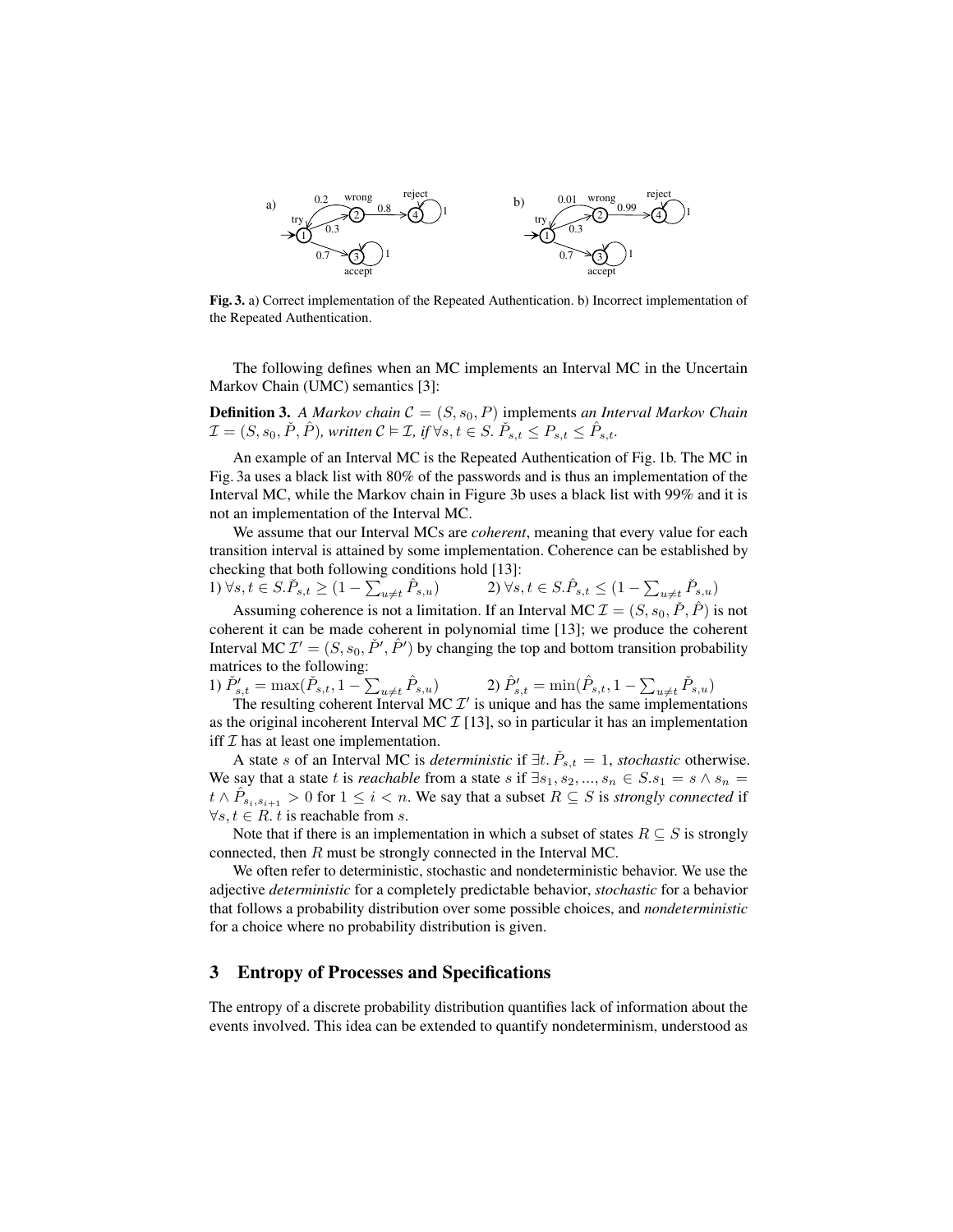degree of unpredictability of an MC. For a discrete set of n events  $(x_1, ..., x_n)$  *entropy* is defined as  $-\sum_{i=1}^{n} P(x_i) \log_2(P(x_i))$  and is maximal for the uniform distribution, in which case its value is  $\log_2 n$  [8]. For MCs, entropy is maximum for the process in which all possible paths in the chain have the same probability.

To define the entropy of a Markov chain  $C$  we need to introduce the concepts of *conditional entropy* and *joint entropy* [18, 8]. Conditional entropy quantifies the remaining entropy of a variable Y given that the value of other random variables  $(X_i)$ here) is known.

$$
H(Y | X_1, ..., X_n) = -\sum_{t \in S} \sum_{s_1 \in S} \cdots \sum_{s_n \in S} \mathbf{P}(Y = t, X_1 = s_1, ..., X_n = s_n) \cdot \log_2 \mathbf{P}(Y = t | X_1 = s_1, ..., X_n = s_n) ,
$$

where  $P(Y = t, X_1 = s_1, \ldots, X_n = s_n)$  denotes the joint probability of the events  $Y = t, X_1 = s_1, \ldots, X_n = s_n.$ 

Joint entropy is simply the entropy of several random variables computed jointly, i.e. the combined uncertainty due to the ignorance of  $n$  random variable. It turns out [8] that joint entropy can be calculated in the following way, using conditional entropy, which will be instrumental in our developments for MCs.

$$
H(X_0, X_1, \dots, X_n) = -\sum_{s_0 \in S} \sum_{s_1 \in S} \dots \sum_{s_n \in S} \mathbf{P}(X_0 = s_0, X_1 = s_1, \dots, X_n = s_n) \cdot \log_2(\mathbf{P}(X_0 = s_0, X_1 = s_1, \dots, X_n = s_n)) =
$$
  
=  $H(X_0) + H(X_1 | X_0) + \dots + H(X_n | X_0, X_1, \dots, X_{n-1})$ 

Now, the definition of entropy of an MC is unsurprising, if we take the view of the processes as a series of random variables; it is the joint entropy of these variables (recall that due to the Markov property, the automata-view, and the probabilistic view of MCs are interchangeable):

**Definition 4.** We define the entropy of a Markov chain  $\mathcal{C} = (X_n, n \in \mathbb{N})$  as the joint *entropy over all*  $X_n$ :  $H(C) = H(X_0, X_1, X_2, ...) = \sum_{i=0}^{\infty} H(X_i | X_{i-1} ... X_0)$ .

Note that since we have assumed a single starting state in each MC, it is always the case that  $H(X_0) = 0$ . Also the above series always converges to a real number, or to infinity, since it is a sum of non-negative real numbers.

In leakage analysis, entropy corresponds to the information leakage of the system only when the system is deterministic and the attacker cannot interact with it [14]. Using probability intervals we can lift the latter restriction, as different distributions on the attacker's input would only lead to different transition probabilities, and the intervals already consider all possible transition probabilities.

The entropy of an MC is in general infinite; we will give a characterization in Corollary 1 in the next Section showing that the entropy of an MC is finite if and only if the chain is absorbing. Considering only absorbing MCs avoids the problem of the entropy of an MC being in general infinite. We always consider terminating protocols, and they can be encoded as absorbing MCs where the absorbing states represent the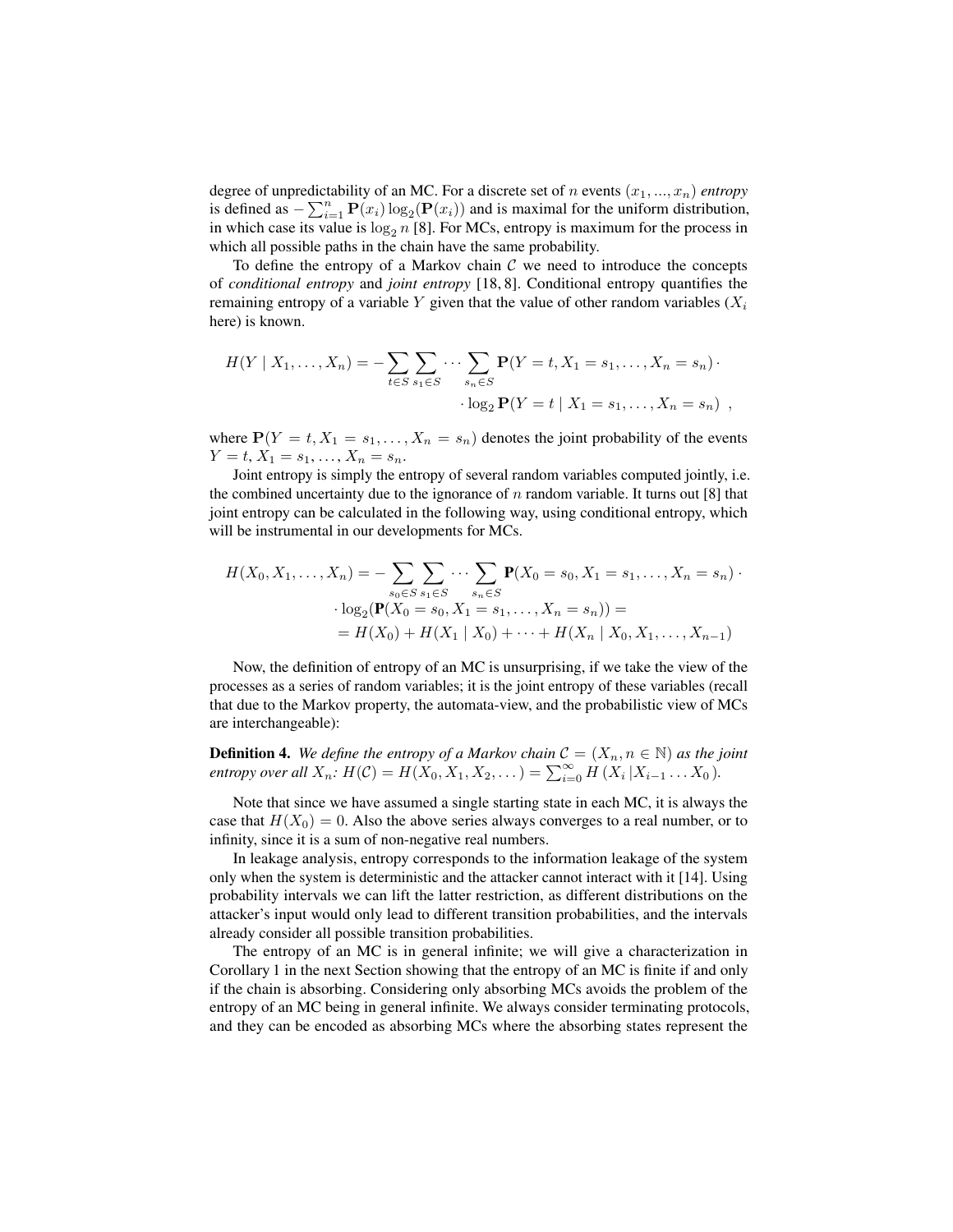termination of the protocol; consequently the entropy of a Markov chain encoding a terminating process is always finite.

We stress that it is common [18, 10, 5] to compute the average entropy of each step of the MC and to call it the entropy of the MC, while it's technically an entropy rate [8]. Even though entropy rate is always finite, we want to compute the actual entropy since it represents the information leakage in a security scenario where the states of the MC are the observables of a deterministic program.

An alternative characterization of entropy of a process depends explicitly on which states get visited during the lifetime of the process. Since every state  $s$  has a probability distribution over the next state we can compute the entropy of that distribution, which we will call *local entropy*  $L(s)$  of  $s: L(s) = H(X_{k+1} | X_k = s) = -\sum_{t \in S} P_{s,t} \log_2 P_{s,t}.$ Note that  $L(s) \leq \log_2(|S|)$ . Also the value of entropy of an MC is in general not equal to the sum of the local entropy values for each state. Such sum will have to be weighted against the residence time of each state to characterize the "global" entropy.

Now consider the Interval MC specification of the Repeated Authentication in Fig. 1b. Different implementations of it, like the ones in Fig. 3ab, will have different entropy values. We define a *Maximum Entropy implementation* for an Interval MC, as an implementation MC, which has entropy not smaller than entropy of any other implementation (if such exists). The boundedness and synthesis of the Maximum Entropy implementation of an Interval MC will be treated in Sect. 5. It may be that the maximum entropy is actually infinite, or that the set of attainable entropies is unbounded; we discuss these cases in Sect. 6.

## 4 Computing Entropy of Markov Chains

We now provide an algorithm for computing entropy of a given MC. We cast entropy as a non-negative reward function on an MC, and then apply standard techniques to compute it. We also provide a simple decision procedure for deciding whether entropy of an MC is finite.

A *non-negative reward function* over the transitions of an MC is a function R :  $S \times S \to \mathbb{R}^+$  assigning a non-negative real value, called reward, to each transition. Given a reward function  $R$  we can compute the value of the reward for a concrete execution of an MC by summing reward values for the transitions exercised in the execution. More interestingly, we can compute the expected reward of each state  $s \in S$ as  $R(s) = \sum_{t \in S} P_{s,t} R_{s,t}$ , and then the expected reward over the infinite behavior of an MC  $\mathcal{C}$  is  $R(\mathcal{C}) = \sum_{s \in S} R(s) \xi_s$  [17, Chpt. 5].

Each  $R(s)$  can be computed in time linear in the number of states, so calculation of expected rewards for all states can be done in quadratic time. Since computing the residence time for a state s is in PTIME, we can also compute  $R(C)$  in polynomial time.

Let the reward function be  $R(s,t) = -\log_2 P_{s,t}$ . Then the expected reward for each state is its local entropy, or  $R(s) = -\sum_{t \in S} P_{s,t} \log_2 P_{s,t} = L(s)$ . Note that this is an unorthodox non-negative reward function, since it depends on the choice of probability distribution, as a function of the form  $R : S \times S \times P \to \mathbb{R}^+$ . It turns out that the (global) entropy of the MC is the expected reward with this reward:

**Theorem 1.** *For an MC*  $C = (S, s_0, P)$  *we have that*  $H(C) = \sum_{s \in S} L(s) \xi_s$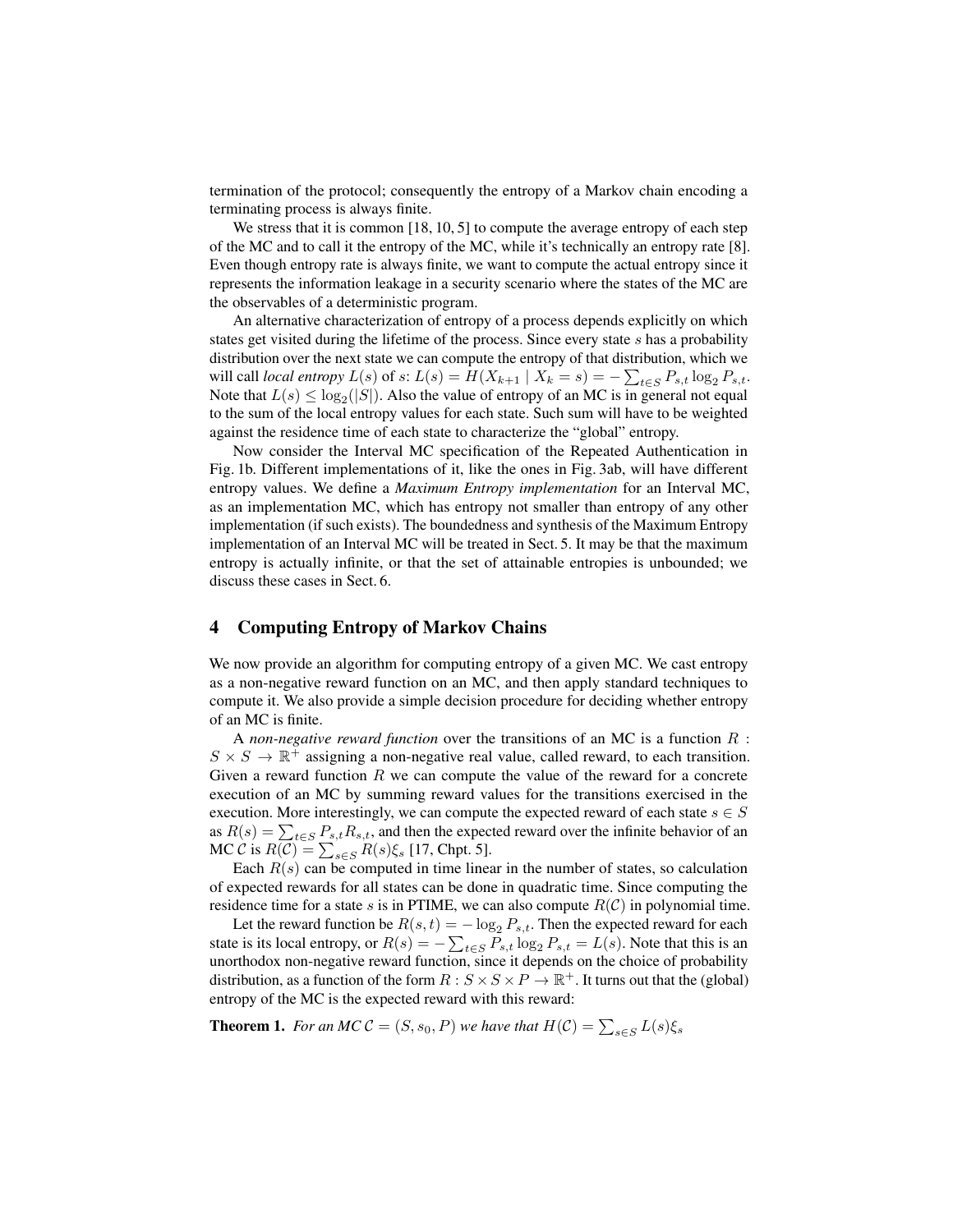As any other reward of this kind, the entropy of an MC can be infinite. Intuitively, the entropy is finite if it almost surely stops increasing. This happens if the execution is eventually confined to a set of states with zero local entropy (deterministic). Since the recurrent states of a chain are exactly the ones that are visited infinitely often, we obtain the following characterization:

## Corollary 1. *The entropy* H(C) *of a chain* C *is finite iff the local entropy of all its recurrent states is zero.*

The above observation gives us an algorithmic characterization of finiteness of entropy for MCs: the entropy of a chain is finite if and only if the chain has one or more absorbing states or absorbs into closed deterministic cycles. Entropy can only be infinite for infinite behaviors; for the first *n* execution steps the entropy is bounded by  $n \log_2 |S|$ .

We can classify the processes in two categories: those which eventually terminate the stochastic behavior, and those which do not. Many processes become deterministic (or even terminate) after some time. This is the case for a terminating algorithm like a randomized primality test, or for randomized IP negotiation protocols like Zeroconf, which stops behaving randomly as soon as an IP number is assigned. Such processes have finite entropy. On the other hand, the processes that take probabilistic choices forever and never become deterministic have infinite entropy. Using Corollary 1 we characterize the processes having finite entropy as terminating and the processes having infinite entropy as non-terminating.

## 5 Maximum Entropy Implementation of an Interval MC

Interval MCs describe infinite sets of MCs. We now show how to find an implementation that maximizes entropy. Since our Markov chains represent the behavior of deterministic processes, the Maximum Entropy implementation we synthesize is also the one with maximum leakage, and its leakage is thus the channel capacity of all implementations.

In Fig. 2 we show the Maximum Entropy implementation of the Two-step Authentication specification in Fig. 1a. Its entropy of  $\log_2 3 \approx 1.58496$  bits. This allows us to guarantee that none of the infinite possible implementations of the Two-step Authentication will leak more than  $log_2 3$  bits of information to any possible attacker.

Obtaining such an implementation is a challenging problem. In the first place, such an implementation may not exist, so we need an algorithm to verify its existence. Secondly, even if it exists finding it consist in solving a nonlinear optimization problem with constraints over an infinite domain.

In this section we present a new algorithm that given an Interval MC  $\mathcal I$  finds its implementation, in the sense of Def. 3, that maximizes the entropy value. We propose a numerical approach to the general problem of solving Interval MCs for non-negative reward functions, and apply it to finding a Maximum Entropy implementation. We first check that such an implementation exists, and then proceed to synthesize it. Remember that an implementation maximizing the reward function  $R(s,t) = -\log_2(P_{s,t})$  is a Maximum Entropy implementation.

The expected reward of a non-negative reward function may be infinite. An Interval MC admits implementations with infinite entropy if it has a state that can be recurrent and stochastic in the same implementation. We call this the *infinite* case.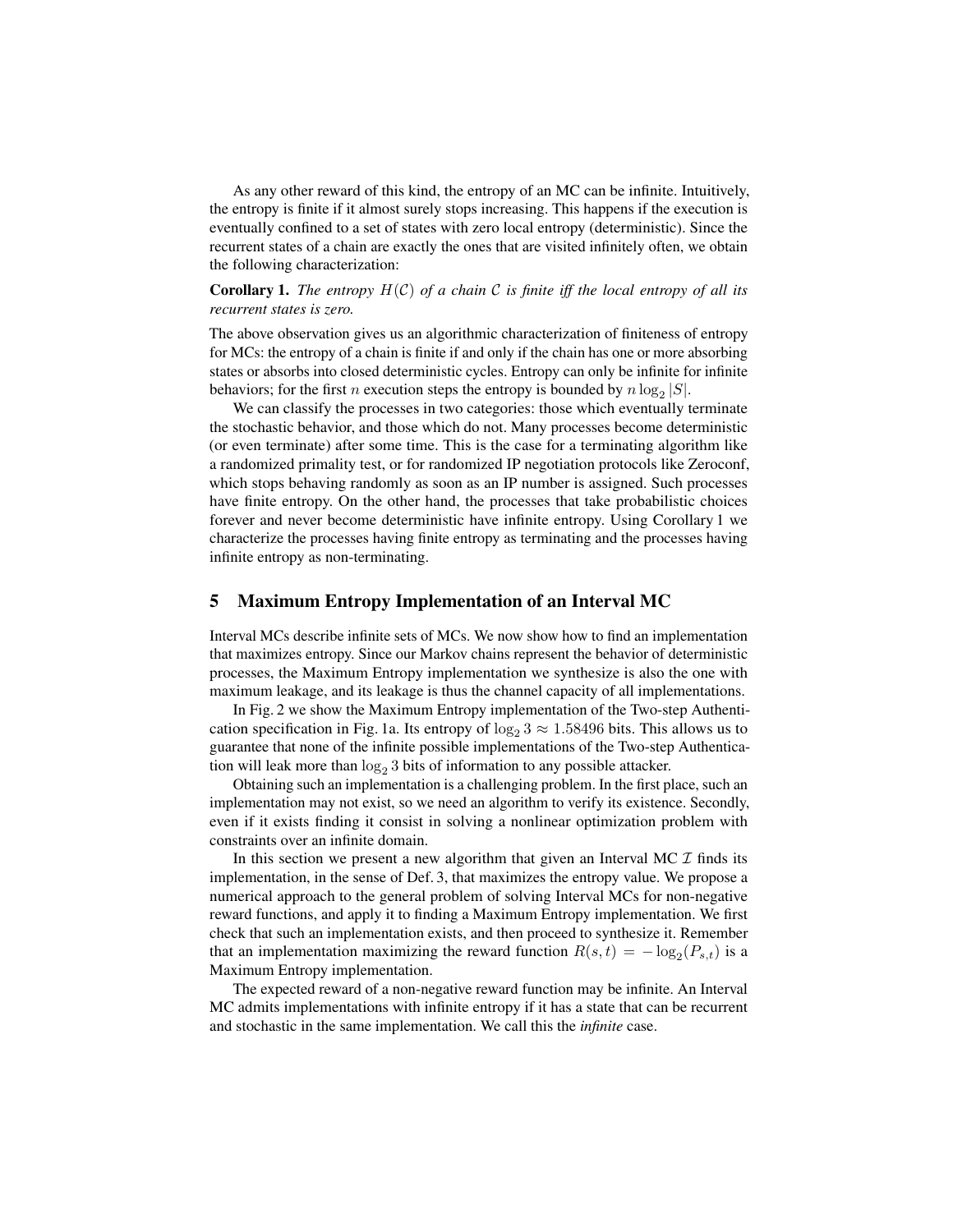If an Interval MC has a state that is recurrent in some implementations and stochastic in some others, but never both recurrent and stochastic in the same implementation, the set of entropies of its implementations is unbounded, despite all the individual implementations having finite entropy; an example is the Repeated Authentication in Fig. 1b. We call this the *unbounded* case. This happens because the reward assigned to a transition is not a constant, but a logarithmic function of the actual transition probability the logarithm is taken of the value that depends on the probability distribution of the implementation. With such reward it is possible that the total reward value can be unbounded across possible implementations (not just finite or infinite as for classical non-negative rewards). Note that this does not happen with constant rewards, and is specific to our problem.

#### 5.1 Existence of a Maximum Entropy Implementation

We now show an algorithm for determining whether an Interval MC has a Maximum Entropy implementation with finite entropy. To do this we first give a definition of end components [9] for Interval MCs. Then we show the algorithm for deciding the existence of a Maximum Entropy implementation.

We propose a definition of an end component for Interval MCs. An end component is a set of states of the Interval MC for which there exists an implementation such that once the behavior enters the end component it will stay inside it forever and choose all transitions inside it an infinite number of times with probability 1. We refer to [9] for further discussion.



Fig. 4. Interval MC with multiple end components

For an Interval MC  $\mathcal{I} = (S, s_0, \check{P}, \hat{P}), R \subseteq S$  is an end component of  $I$  then there is an implementation of  $\mathcal I$  in which  $\mathbf P(X_{n+1} \notin R \mid X_n \in R) = 0$ .

**Definition 5.** *Given an Interval MC*  $\mathcal{I} = (S, s_0, \check{P}, \hat{P})$ *, a set of states*  $R \subseteq S$  *is an end* component of  $I$  *if* 

*1)* R is strongly connected;  $2)$   $\forall s \in R$ ,  $t \in S \setminus R$ .  $\tilde{P}_{s,t} = 0$ ;  $3)$   $\forall s \in R$ .  $\sum_{u \in R} \hat{P}_{s,u} \ge 1$ .

An end component is maximal if no other end component contains it. In the Interval MC pictured in Fig. 4 we have that  $\{1, 2\}$  is an end component,  $\{1, 3\}$  is an end component, and  $\{1, 2, 3\}$  and  $\{4\}$  are maximal end components.

The following algorithm finds all maximal end components of an Interval MC. It first identifies all candidate end-components and their complement—the obviously transient states; then it propagates transient states backwards to their predecessors who cannot avoid reaching them. The predecessors are pruned from the candidate end-components and the procedure is iterated until a fixed point is reached:

- 1. Tag all states of  $S$  as UNCHECKED
- 2. Find the strongly connected components (SCCs) of the Interval MC (e.g. with Tarjan's algorithm) and tag any state not in any SCC as TRANSIENT
- 3. For each SCC C:
	- (a) Select a state  $s \in C$  tagged UNCHECKED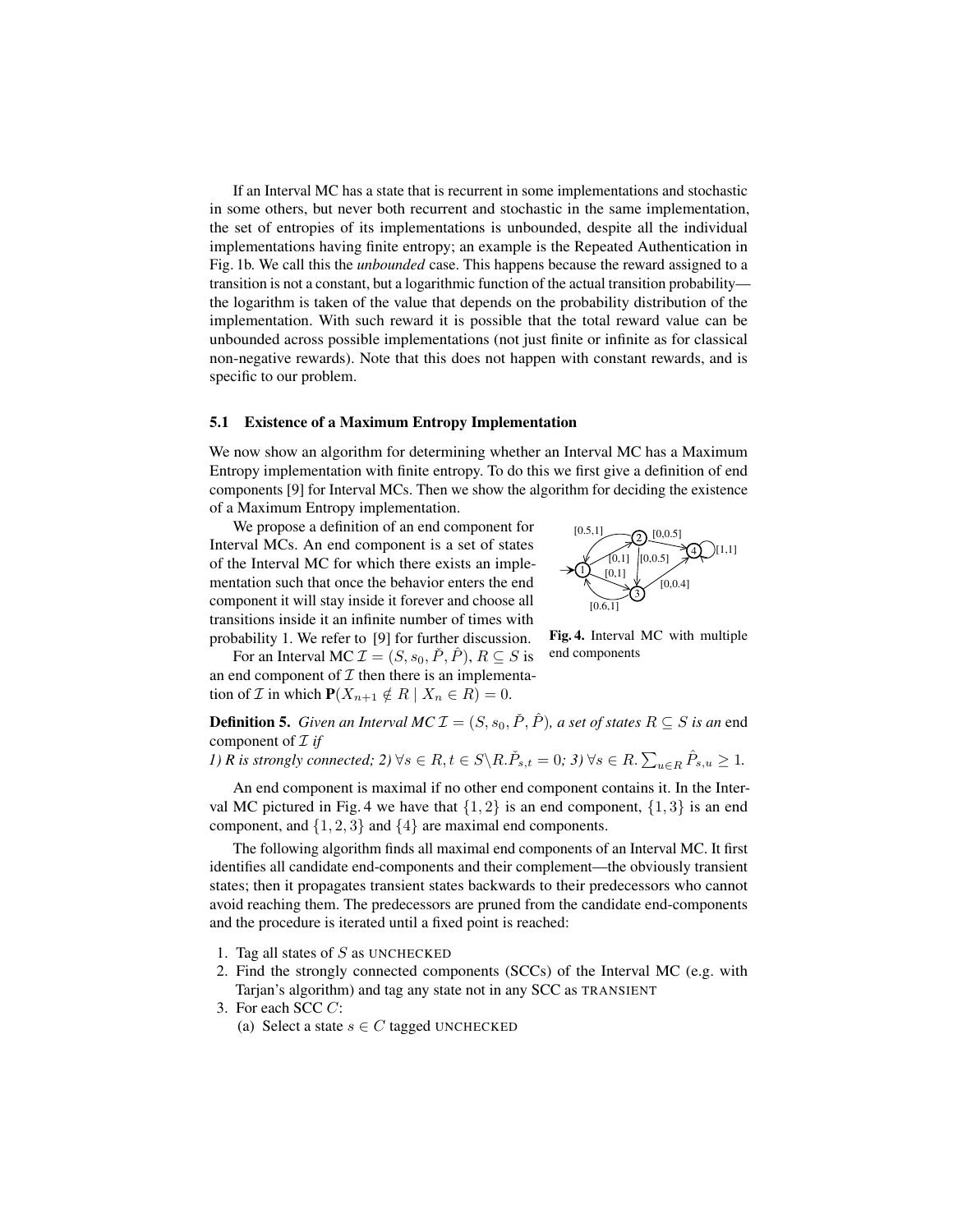- (b) Check that  $\forall t \in S \backslash C.\check{P}_{s,t} = 0$ . If not, remove s from C, tag it TRANSIENT, tag UNCHECKED all states in C with a transition to  $s$  and go back to  $3(a)$
- (c) Check that  $\sum_{u \in C} \hat{P}_{s,u} \ge 1$ . If not, remove s from C, tag it TRANSIENT, tag UNCHECKED all states in C with a transition to  $s$  and go back to  $3(a)$
- (d) Tag s as ENDCOMPONENTSTATE
- 4. Until all states in any non-empty SCC are tagged as ENDCOMPONENTSTATE

Lemma 1. *The algorithm above runs in polynomial time, and upon termination precisely the states that are part of any maximal end component are tagged as* ENDCOMPO-NENTSTATE*, while the remaining states are tagged as* TRANSIENT*.*

The algorithm to establish finiteness of maximum entropy across all implementations of an Interval MC follows these steps:

- 1. Make the Interval MC coherent (see Sect.2)
- 2. Find the maximal end components of the Interval MC and call their union  $S_{\omega}$
- 3. If there is a stochastic state in  $S_{\omega}$ , then no Maximum Entropy implementation exists.

After finding the maximal end components we check whether each end component state in  $I$  is deterministic. Because the Interval MC is coherent, this check simply amounts to verifying that for each state in each end component there is a successor state with lower bound on transition probability being 1. If this is the case, then there exists a Maximum Entropy implementation for  $\mathcal I$  with a finite entropy value.

The following theorem states that the above approach to deciding existence of finite maximum entropy implementation is sound and complete:

**Theorem 2.** Let  $\mathcal I$  be an Interval MC and  $S_\omega$  the union of all its end components. Then *I* has no Maximum Entropy implementation iff a state  $s \in S_\omega$  is stochastic.

#### 5.2 Synthesis of a Maximum Entropy Implementation

We have been characterizing the existence of a Maximum Entropy implementation with finite entropy, now we propose a numerical technique to synthesize it with an arbitrary precision [19]; the Maximum Entropy implementation of the Two-step Authentication in Fig. 2 has been obtained this way. We reduce the problem to solving a multidimensional maximization on convex sets by considering each of the  $|S|^2$  transition probabilities  $P_{s,t}$  in the chain as different dimensions, each of which can take values in the interval  $[\check{P}_{s,t}, \hat{P}_{s,t}]$ , generating a convex polytope.

Due to coherence of the Interval MC there exists at least one Markov chain implementing it, so the polytope will be nonempty. We need to add to the system the constraints  $\forall s \in S$ .  $\sum_{t \in S} P_{s,t} = 1$  to ensure every solution can be interpreted as a MC. Since these constraints are linear, the domain is still a convex polytope. A point in the polytope thus defines a Markov chain. The objective function to maximize is the entropy of such Markov chain, which can be calculated in PTIME as shown in Sect. 4.

This optimization problem for an everywhere differentiable function can be solved using numerical methods. Once the global maximum is found with a numerical algorithm, the parameters  $P_{s,t}$  interpreted as a MC give a Maximum Entropy implementation.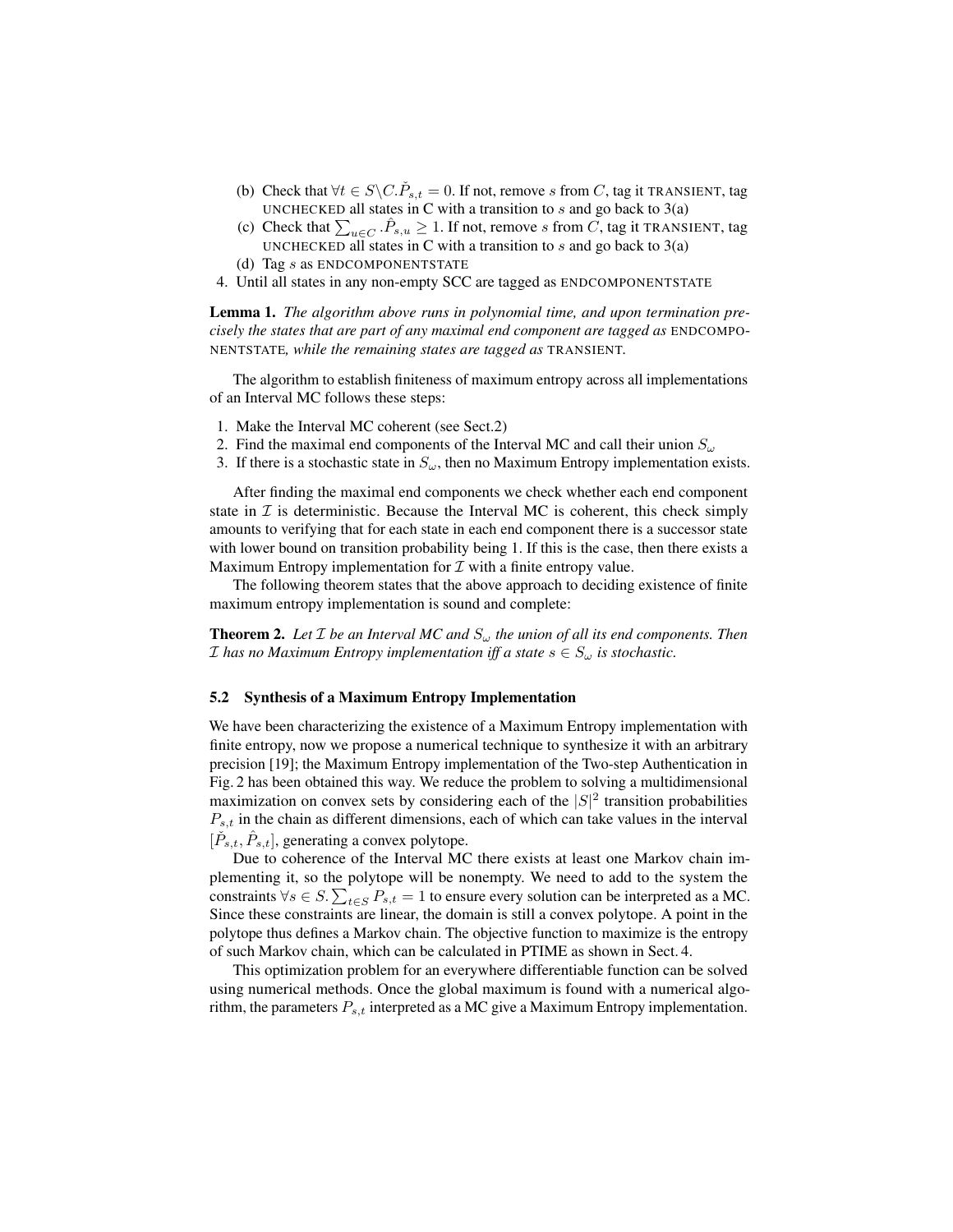

Fig. 5. a) Specification for the Repeated Authentication with unbounded entropy. b) Specification for the Repeated Authentication with bounded entropy.

*Example.* Consider the Two-step Authentication in Fig. 1a. The entropy of the system is  $H = (-(P_{1,2}\log_2(P_{1,2})) - ((1-P_{1,2})\log_2(1-P_{1,2}))) + P_{1,2}(-(P_{2,4}\log_2(P_{2,4})) ((1-P_{2,4})\log_2(1-P_{2,4})))$  under constraints  $0 \le P_{1,2} \le 1 \wedge 0 \le P_{2,4} \le 1$ . It is maximal for  $P_{1,2} = 2/3$ ,  $P_{2,4} = 0.5$ . The Maximum Entropy implementation is shown in Fig. 2.

#### 6 Infinite vs Unbounded Entropy for Interval MCs

We now give insight about the difference between unbounded and infinite entropy for an Interval MC and give a decision procedure to distinguish the two cases. The infinite case means that it is possible to give non-terminating implementations, while the unbounded case means that all implementations terminate but may leak the whole secret, and thus we cannot give security guarantees for their behavior.

Consider the Repeated Authentication in Fig. 5a; since state 1 can be both recurrent and stochastic but never both, we are in the unbounded case, and in fact it is possible to give implementations with arbitrary entropy. Since the Repeated Authentication is a security scenario, this means that it is possible to give implementations that leak any amount of information about the confidential data, and thus this should be considered an insecure authentication protocol, as it is not possible to give any security guarantee for it.

In this particular case this depends on the fact that we allow the black list to be empty; in this implementation the attacker can try all possible passwords, and thus will eventually leak all of the confidential data. In Figure 5b we show a modified version in which the black list covers at least 30% of the passwords; for this case the Interval MC has a Maximum Entropy implementation, and is thus possible to give a security guarantee.

The idea to discriminate the two cases is to build an implementation that maximizes the end components (in which all states that can be stochastic are stochastic). If this implementation has stochastic states in a strongly connected component, then it will be possible to generate an infinite amount of entropy, otherwise the entropy of any implementation is always finite.

- 1. Find all maximal end components of the Interval MC
- 2. Modify the transition probabilities so that all end components are closed: for each end component  $\mathcal{R}$ , set  $\hat{P}_{s,t} = 0$  for all  $s \in \mathcal{R}$ ,  $t \notin \mathcal{R}$
- 3. Make the Interval MC coherent again with the coherence algorithm
- 4. If all states in all end components of the coherent Interval MC are deterministic, then the original Interval MC does not allow infinite entropy implementations; else it does.